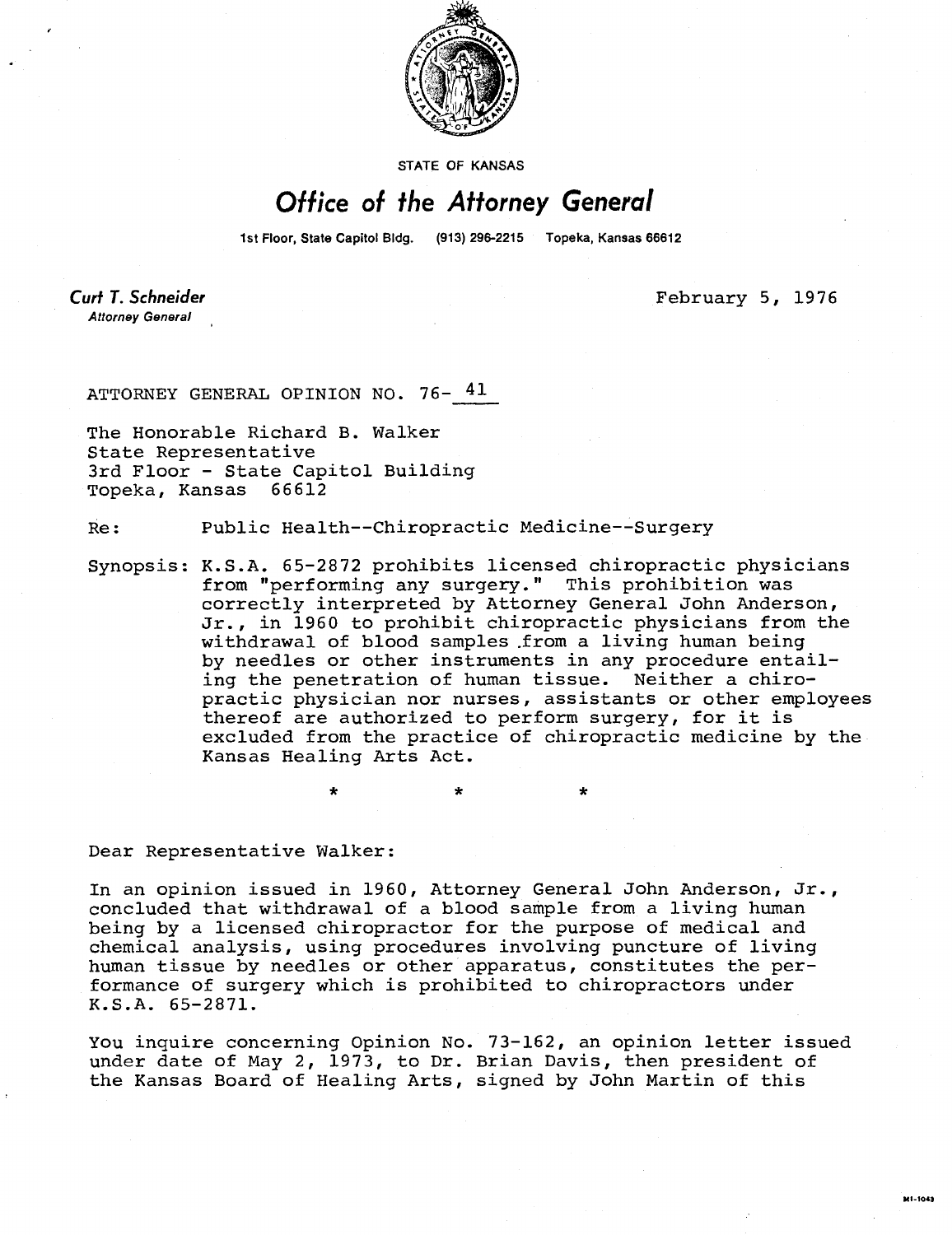The Honorable Richard B. Walker Page Two February 5, 1976

office, in which it is concluded that the statutory prohibition against the performance of surgery by chiropractors is inapplicable to the performance of a procedure for the withdrawal of blood by one acting in the course of "professional services performed under the supervision of or by order of or referral from" a licensed chiropractor.

As you point out, the letter does not state the question to which it was addressed, and you inquire concerning the circumstances under which it was written. It was the result of several visits to this office by Dr. Davis, who repeatedly and insistently urged that the Attorney General issue a new opinion on the question, and, in effect, reverse the 1960 opinion of General Anderson. Each of these conversations was with John Martin, who refused to recommend a reversal of that opinion. Dr. Davis did not, to my knowledge, pursue his request personally with the Attorney General at that time. In the course of those conversations, however, Dr. Davis complained that the 1960 opinion was offered by various medical laboratories as one reason for refusal to withdraw blood samples from patients referred to them by chiropractors. Nothing in that opinion, of course, prohibits a licensed physician and surgeon from performing surgery upon patients referred by a chiropractor. Because the medical laboratories to which Dr. Davis referred were operated by licensed physicians and surgeons, Mr. Martin expressed the view that the 1960 opinion did not prohibit a licensed physician or surgeon operating such a laboratory from taking blood specimens from patients referred by a chiropractor. Dr. Davis asked that this view be confirmed in writing, and Opinion No. 73-162 was prepared accordingly. These are the circumstances under which that opinion was written, and the question it was intended to address.

Secondly, you ask whether the opinion supports the conclusion that "persons who assist chiropractors may withdraw blood from a living human body for purposes of chemical analysis or other purposes." It does not. I understand that some persons have represented the opinion letter as supporting the absurd proposition that although a chiropractor may not withdraw blood for diagnostic purposes from a living human body by the puncture of tissue through the use of needles or other apparatus, his or her nurses and assistants may do so. The argument ignores the plain language of the Act. Under K.S.A. 65-2871, chiropractors are expressly prohibited from "performing any surgery." This is a statutory limitation upon the practice of chiropractic medicine, and a licensed chiropractor who performs surgery or directs it to be performed in the course of his or her practice upon his or her patients by his or her nurses, assistants and other employees, violates the express limitations upon the practice of chiropractic medicine. K.S.A. 65-2872(g), cited in that opinion, exempts from the practice of the healing arts as defined in the act "[p]ersons whose professional services are performed under the supervision or by order of or referral from a